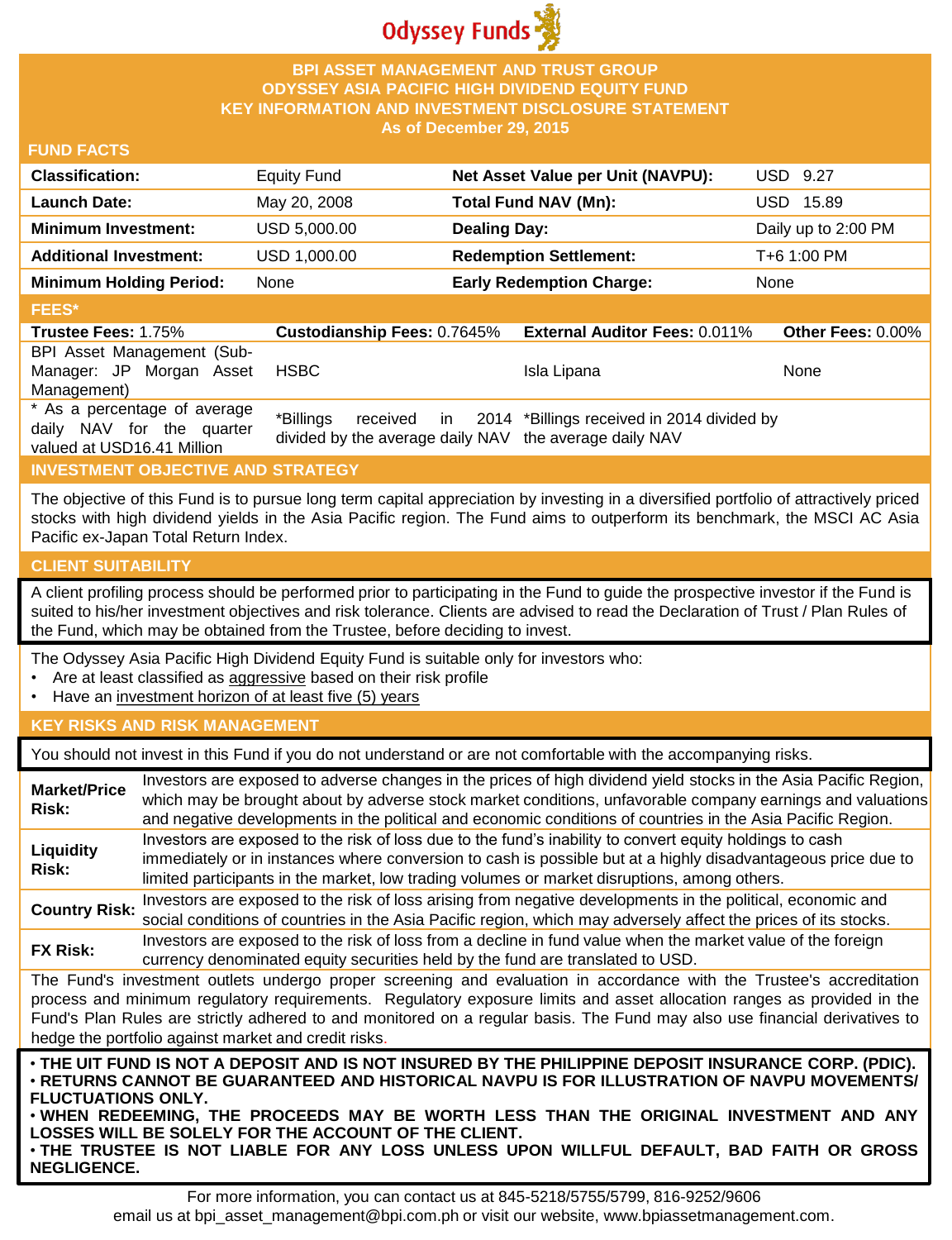# **FUND PERFORMANCE AND STATISTICS AS OF DECEMBER 29, 2015**

(Purely for reference purposes and is not a guarantee of future results)

# **NAVPU GRAPH**



| <b>CUMULATIVE PERFORMANCE (%) 1</b>    |            |         |          |             |          |                   |
|----------------------------------------|------------|---------|----------|-------------|----------|-------------------|
|                                        | 1 mo       | 3 mos   | 6 mos    | <b>1 YR</b> | 3 YRS    | S.I. <sup>5</sup> |
| Fund                                   | $-2.22$    | 3.69    | $-10.87$ | $-9.91$     | $-8.76$  | $-7.30$           |
| <b>Benchmark</b>                       | $-0.35$    | 5.23    | $-12.27$ | $-9.47$     | $-3.63$  | 3.44              |
| <b>ANNUALIZED PERFORMANCE (%) 1</b>    |            |         |          |             |          |                   |
|                                        | 1 YR       | 2 YRS   | 3 YRS    | 4 YRS       | 5 YRS    | S.I. <sup>5</sup> |
| Fund                                   | $-9.91$    | $-1.78$ | $-3.01$  | 2.52        | $-2.01$  | $-0.99$           |
| <b>Benchmark</b>                       | $-9.47$    | $-3.10$ | $-1.22$  | 4.29        | $-0.03$  | 0.44              |
| <b>CALENDAR YEAR PERFORMANCE (%) 1</b> |            |         |          |             |          |                   |
|                                        | <b>YTD</b> | 2014    | 2013     | 2012        | 2011     | 2010              |
| Fund                                   | $-9.91$    | 7.08    | $-5.41$  | 21.10       | $-18.24$ | 15.46             |
| <b>Benchmark</b>                       | $-9.47$    | 3.71    | 2.65     | 22.75       | $-15.59$ | 19.24             |

# **NAVPU over the past 12 months** Highest 11.28 Lowest 8.76

| <b>STATISTICS</b>                        |         |
|------------------------------------------|---------|
| Portfolio Beta                           | 0.96    |
| Volatility, Past 1 Year (%) <sup>2</sup> | 16.69   |
| Sharpe Ratio <sup>3</sup>                | -0.61   |
| Information Ratio <sup>4</sup>           | $-0.11$ |
| <b>Current Number of Holdings</b>        | 55      |

# <sup>1</sup>Returns are net of fees.

<sup>2</sup>Measures the degree to which the Fund fluctuates vis-à-vis its average return over a period of time.

<sup>3</sup>Used to characterize how well the return of a Fund compensates the investor for the level of risk taken. The higher the number, the better.

<sup>4</sup>Measures reward-to-risk efficiency of the portfolio relative to the benchmark. The higher the number, the higher the reward per unit of risk.

<sup>5</sup>Since inception.

\*Declaration of Trust is available upon request through branch of account.

| <b>PORTFOLIO COMPOSITION</b>                        |           | ٦ |
|-----------------------------------------------------|-----------|---|
| <b>Allocation</b>                                   | % of Fund | N |
| Equities                                            | 95.61     | H |
| Cash and Other Receivables                          | 4.39      |   |
| <b>Top Five Sector Holdings (Equity Portion)</b>    |           |   |
| Financials                                          | 55.95     | C |
| Energy                                              | 11.16     |   |
| Telecommunications                                  | 10.05     | С |
| Utilities                                           | 9.41      | F |
| Industrials                                         | 8.75      | C |
| <b>Top Five Country Weightings (Equity Portion)</b> |           |   |
| Australia                                           | 23.34     | S |
| China                                               | 19.45     | H |
| Hong Kong                                           | 16.20     | E |
| Korea                                               | 13.73     |   |
| Singapore                                           | 10.36     | Е |

# **TOP TEN HOLDINGS**

| <b>Name</b>                 | % of Equities |
|-----------------------------|---------------|
| <b>HSBC Holdings</b>        | 5.57          |
| Korea Electric Power        | 4.87          |
| China Mobile                | 4.01          |
| <b>DBS Group Holdings</b>   | 3.97          |
| PTT                         | 3.49          |
| <b>QBE Insurance Group</b>  | 3.35          |
| <b>SK</b> Innovation        | 3.14          |
| Huaneng Power International | 3.13          |
| Bangkok Bank                | 2.94          |
| <b>BOC Hong Kong</b>        | 2.84          |
|                             |               |

# **RELATED PARTY TRANSACTIONS\***

The Fund has no investments and trade transactions with Bank of the Philippine Islands, its subsidiaries and related parties.

\* Related party in accordance with BPI's internal policy.